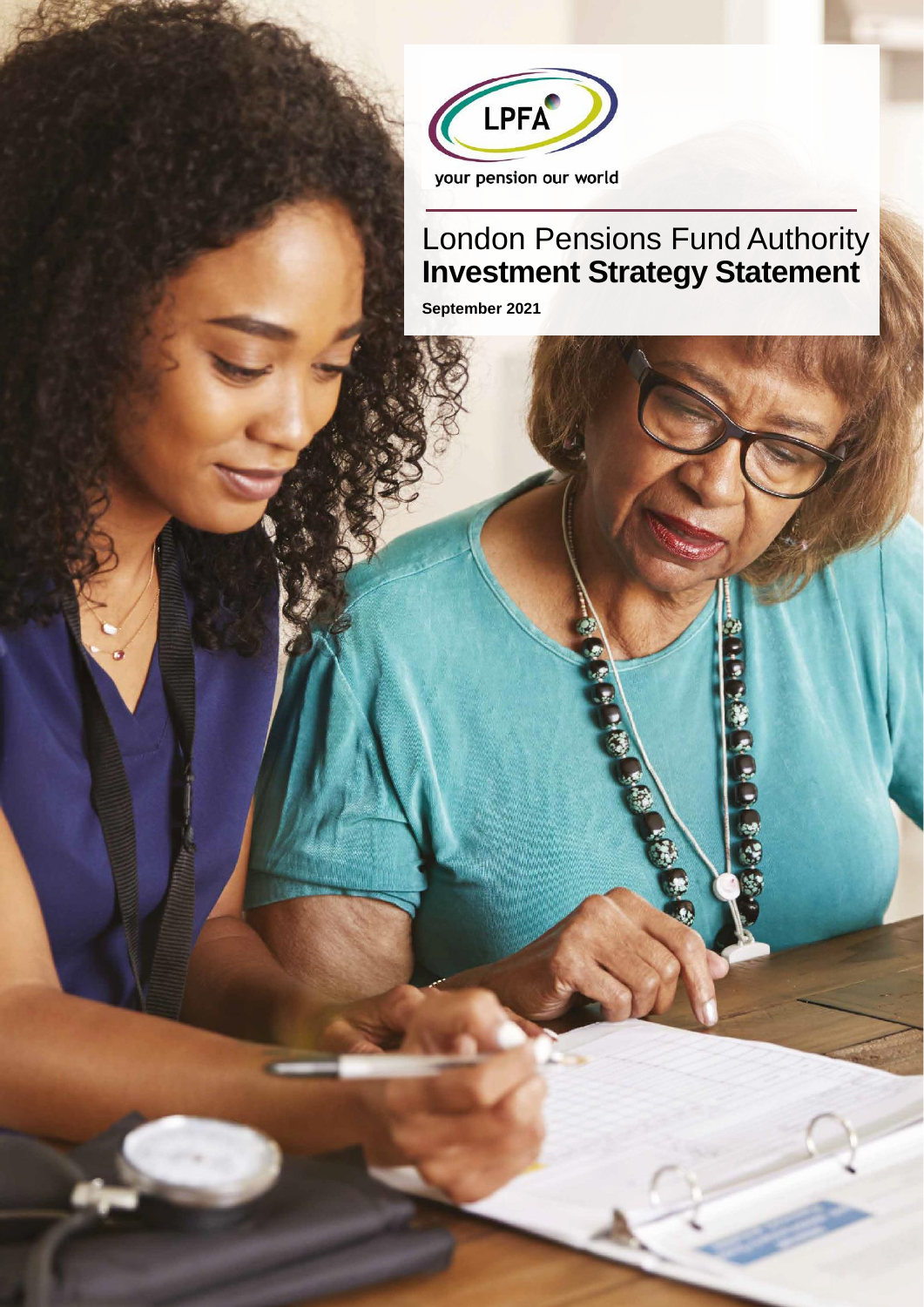# **Contents**

| 1. | Introduction                                                                                          | 2              |
|----|-------------------------------------------------------------------------------------------------------|----------------|
| 2. | Investment objectives                                                                                 | $\overline{c}$ |
| 3. | <b>Strategic Asset Allocation</b>                                                                     | $\overline{c}$ |
|    | 4. Strategic Currency Allocation                                                                      | 4              |
| 5. | Investment governance                                                                                 | 5              |
| 6. | Investment implementation                                                                             | 5              |
|    | 7. Pooling of assets                                                                                  | 5              |
| 8. | Risk management                                                                                       | 5              |
| 9. | Performance measurement                                                                               | 6              |
|    | 10. Environmental social and corporate governance<br>(ESG) policy, and approach to social investments | 6              |
|    | 11. Exercising the Rights of Ownership                                                                | 7              |
|    | 12. Voting                                                                                            | 7              |
|    | 13. Engagement                                                                                        | 7              |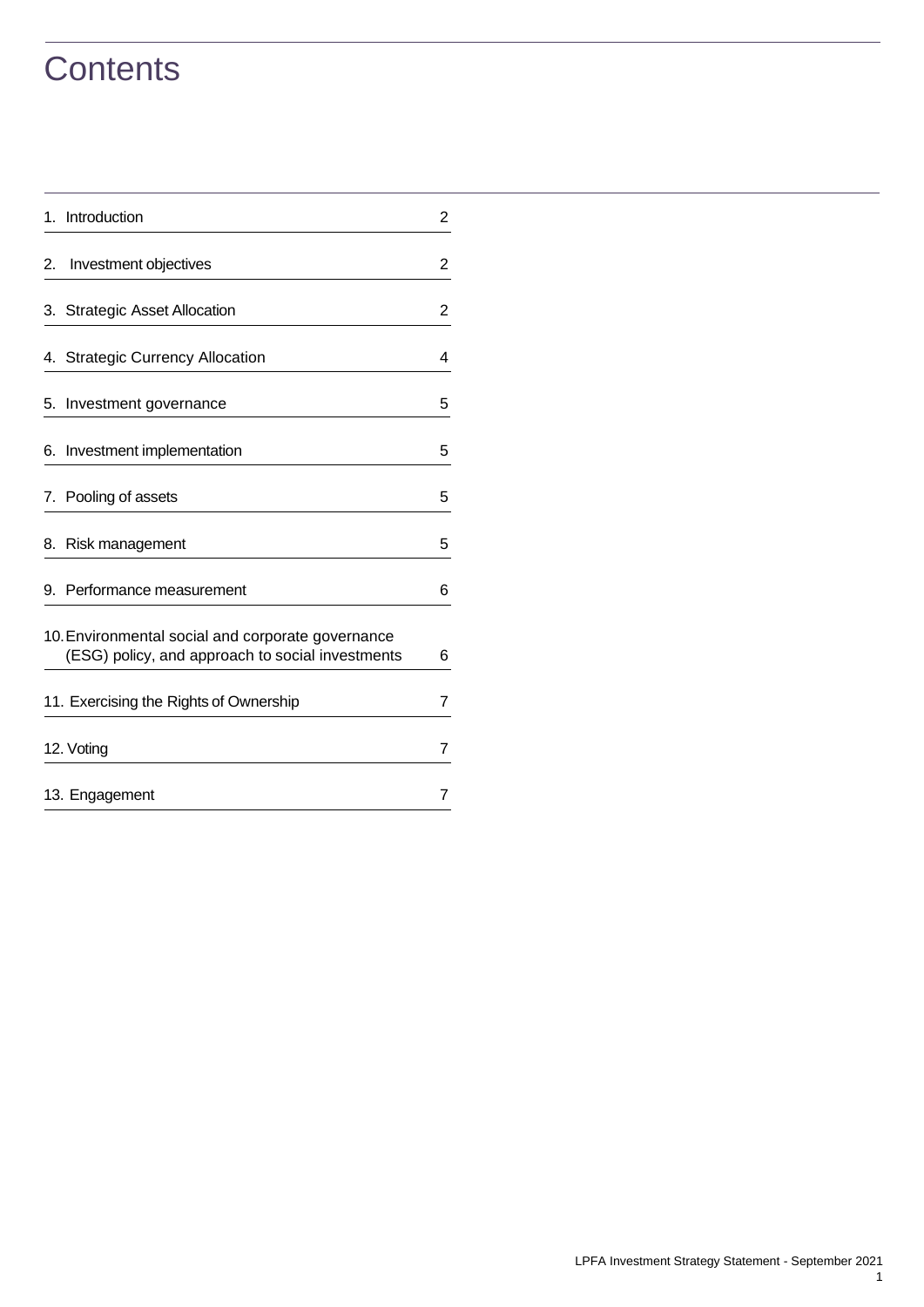# London Pensions Fund Authority Investment Strategy Statement

# <span id="page-2-0"></span>**1. Introduction**

The Board ("the Board") of the London Pensions Fund Authority ("LPFA") has prepared this Investment Strategy Statement ("the Statement") in respect of the London Pensions Fund Authority Pension Fund ("the Fund"). This Statement has been prepared in accordance with the Guidance on Preparing and Maintaining an Investment Strategy Statement and after taking appropriate advice.

As set out in the Regulations, the Board will review this Statement from time to time, but at least every three years, and revise it as necessary. Also, in the event of a significant change in relation to any matter contained in this Statement, changes will be reflected within six months of the change occurring.

The Regulations require all Administering Authorities to take "proper advice" when formulating an investment strategy. In preparing this document and the overall investment strategy the Board has taken advice from Local Pension Partnership Investment Limited which is an FCA regulated investment manager with specific expertise and regulatory permissions to provide advice on investments. Advice has also been received from other advisers as necessary in respect of specific elements of the statement.

## <span id="page-2-1"></span>**2. Investment objectives**

The Fund's primary objective is to ensure that over the long term the Fund will have sufficient assets to meet all pension liabilities as they fall due.

In order to meet this primary objective, the Board has adopted the following investment objectives:

- Optimise the net returns from investments whilst keeping risk within acceptable levels and ensuring liquidity requirements are at all times met;
- Contribute towards achieving and maintaining a sustainable future funding level;
- Enable employer contribution rates to be kept as stable as possible.

The Board has adopted a range of metrics to assess the likelihood of these objectives being achieved in practice.

The Fund will use its influence as a large institutional investor to encourage responsible long-term behaviour.

## <span id="page-2-2"></span>**3. Strategic Asset Allocation**

In order to prudently diversify sources of risk and return, the Fund allocates capital across a wide variety of different asset classes. To be added to the portfolio, asset classes are first judged for suitability; they have to be well understood by the Board, consistent with the Fund's risk and return objectives; and they have to make a significant contribution to the portfolio by improving overall net return and risk characteristics. In addition, the new asset classes have to be less than perfectly correlated with equities and bonds, so that the portfolio benefits from increased diversification. The scheme has identified a total of seven asset classes plus cash (viewed a store of liquidity) that combined form the Strategic Asset Allocation.

The seven asset classes shown on the following page have different exposures to economic factors (GDP growth and inflation) and combine different geographies. In assessing suitability, the Board has considered the respective return drivers, exposure to economic growth and sensitivity to inflation – each an important consideration, relative to the sensitivities of the Fund's liabilities and managing risk.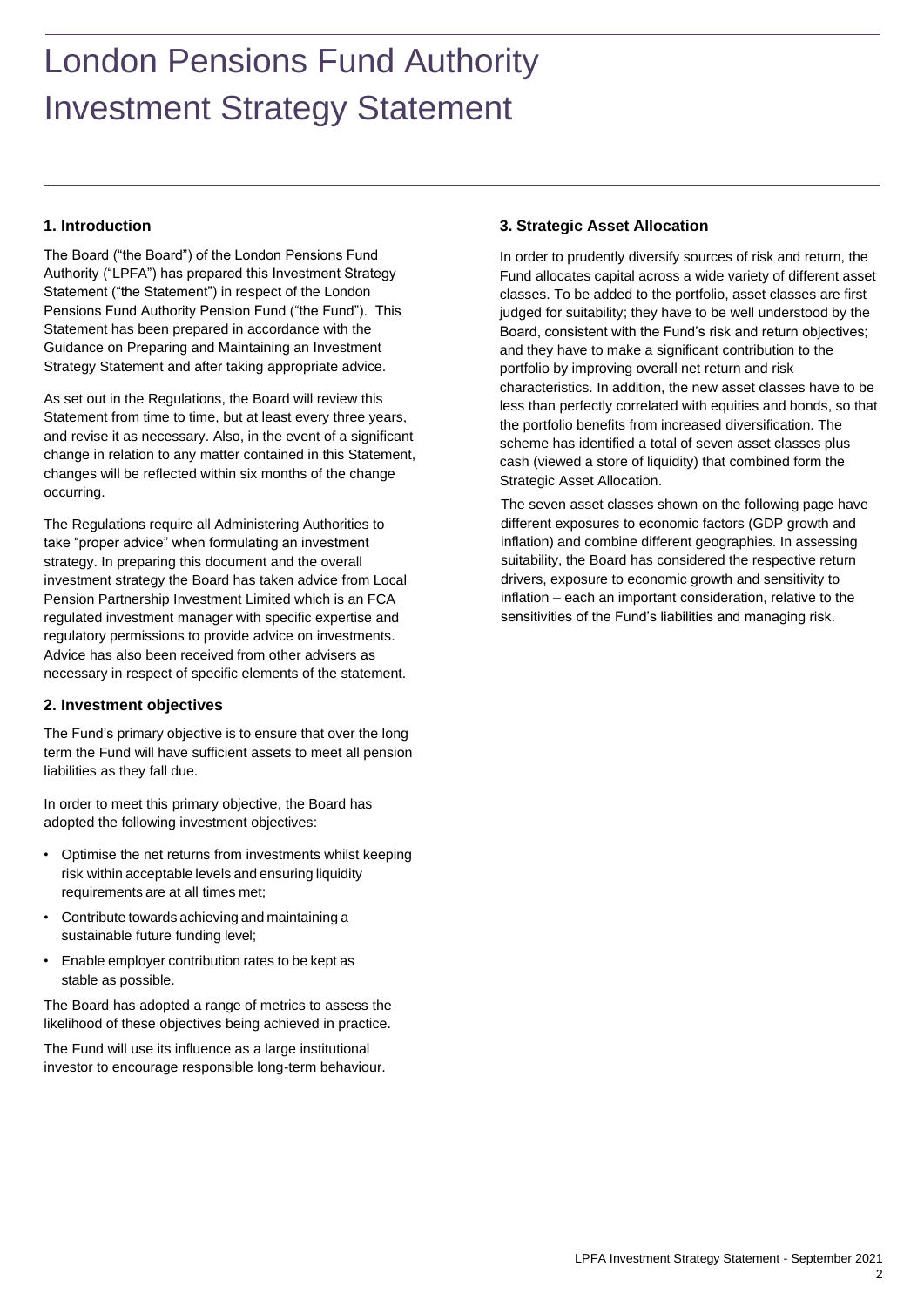| <b>Asset class</b>      | Long-term return<br>drivers                                                             | <b>Economic Growth</b><br>sensitivity* | <b>Inflation sensitivity*</b> | Geography                 |
|-------------------------|-----------------------------------------------------------------------------------------|----------------------------------------|-------------------------------|---------------------------|
| Credit                  | Yield (minus credit losses)<br>Roll down<br>Change in yield<br><b>Liquidity premium</b> | Low                                    | Medium                        | <b>Diversified</b>        |
| Diversifying strategies | <b>Diversified</b>                                                                      | Low                                    | Low                           | <b>Diversified</b>        |
| <b>Fixed income</b>     | Yield (minus credit losses)<br>Roll down<br>Change in yield                             | Low                                    | High                          | <b>Diversified</b>        |
| Infrastructure          | Dividend income<br>Dividend growth<br>Capital growth                                    | Medium                                 | Medium                        | <b>Predominantly OECD</b> |
| Private equity          | Dividend income<br>Earnings growth<br>Change in PE<br>Liquidity premium                 | Medium                                 | Medium                        | <b>Diversified</b>        |
| Public equity           | Dividend Income<br>Earnings growth<br>Change in PE                                      | High                                   | Low                           | <b>Diversified</b>        |
| Real estate             | Rental yield minus Capex<br>Rental growth<br>Capital growth                             | Medium                                 | Medium                        | <b>Predominantly UK</b>   |

\*Sensitivities shown are to positive shocks, i.e., if growth and inflation are higher than expected

These are the eight building blocks (seven asset classes plus cash) used to specify the Strategic Asset Allocation. The Board has determined benchmark weights for each asset class which it believes to be best suited to meeting the long-term objectives of the Fund. It has also identified tolerance ranges within which shorter term variations will be tolerated. Movements within these ranges are permitted for any reason, including changes in market values and opportunities to enhance returns or manage risks. The benchmark weights and tolerances are shown in the table below.

| <b>Asset class</b>      | <b>Strategic Asset</b><br><b>Allocation</b> | <b>Tolerance range</b> |
|-------------------------|---------------------------------------------|------------------------|
| Cash                    | 1.5%                                        | $0\% - 7.5\%$          |
| Credit                  | 12.5%                                       | 7.5%-17.5%             |
| Diversifying strategies | 10.0%                                       | $0\% - 20\%$           |
| <b>Fixed Income</b>     | 1.0%                                        | $0\% - 10\%$           |
| Infrastructure          | 12.5%                                       | 7.5%-17.5%             |
| Private equity          | 5.0%                                        | $0\% - 10\%$           |
| <b>Public equities</b>  | 45.0%                                       | 35%-55%                |
| Real estate             | 12.5%                                       | 7.5%-17.5%             |
| Total                   | 100%                                        |                        |

The Fund's exposure to each asset class is to be maintained within the applicable range as long as attractive opportunities that meet LPFA's return, risk, and cash flow requirements can be found. In the absence of suitable opportunities, investments will not be "forced" and under/over allocations may be made to any asset class. This includes allocations falling outside of the tolerance range. Should any allocations fall outside of the range the Board shall require the allocation to be brought back within the range as soon as suitable opportunities areidentified.

The mandates are managed by Local Pensions Partnership Investments Ltd (LPPI), to whom the Fund has delegated investment management and implementation duties in line with the principle of asset pooling within the LGPS. LPPI has discretion to act on behalf of the Board in order to implement the allocations set out in the Strategic Asset Allocation. This includes determining any over/under allocation within the tolerance ranges. Should allocations fall out of the ranges, LPPI is responsible for informing the LPFA and agreeing appropriate action.

Each asset class has its own specific investment objective and within each asset class there are further diversification controls. The investment objective for each asset class is set out in the table on the following page. Note that all returns referred to below are net of fees and expenses.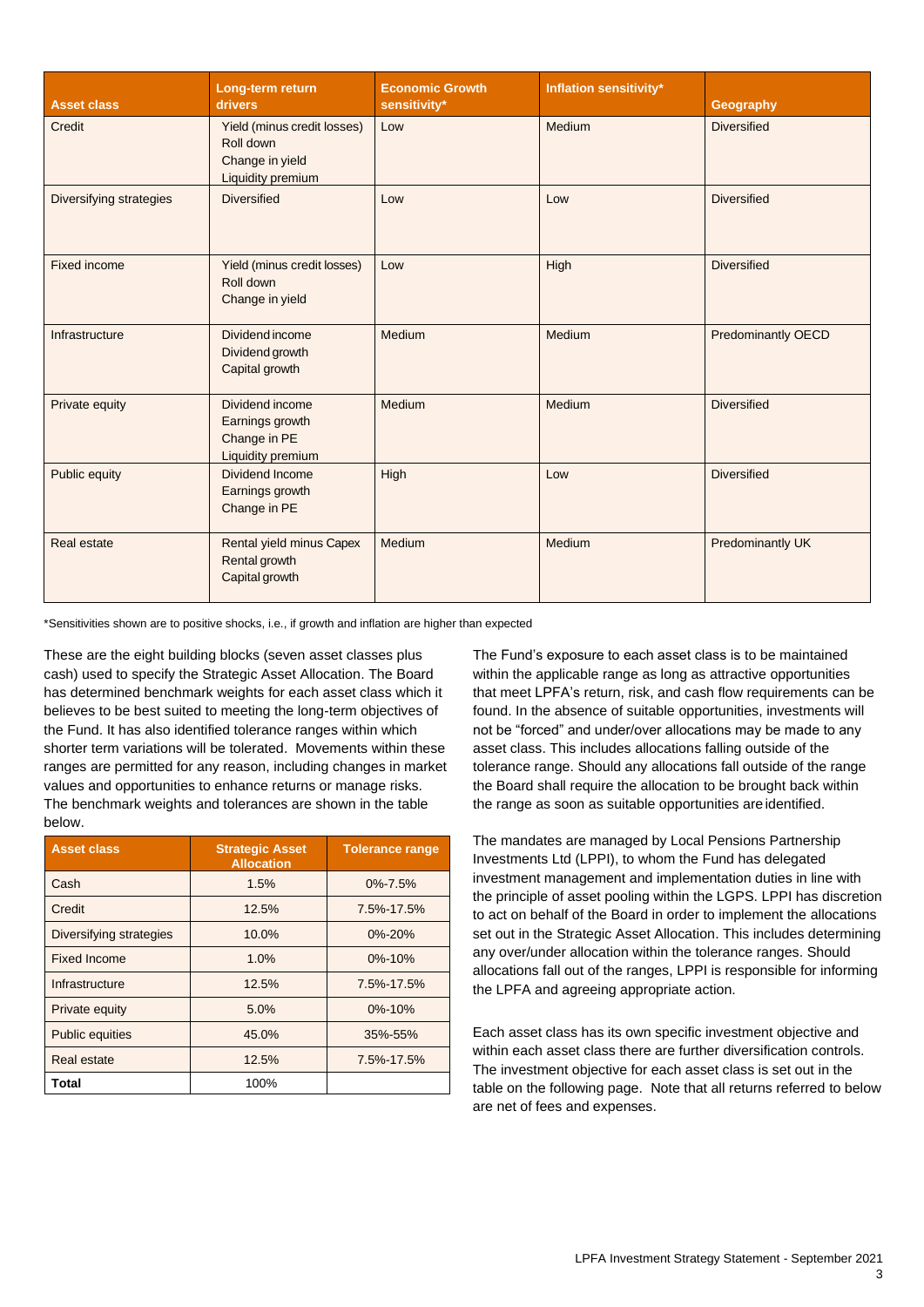| <b>Asset class</b>                | <b>Objective</b>                                                                                                                                                                                                              | <b>Benchmark</b>                                                                                                                                                                                              | <b>Target Return</b>                                                 |
|-----------------------------------|-------------------------------------------------------------------------------------------------------------------------------------------------------------------------------------------------------------------------------|---------------------------------------------------------------------------------------------------------------------------------------------------------------------------------------------------------------|----------------------------------------------------------------------|
| Cash                              | To provide a store of liquidity for benefit payments<br>and investment purchases.                                                                                                                                             | ICE GBP LIBOR (1-month)                                                                                                                                                                                       | In line with benchmark.                                              |
| Credit                            | To gain cost effective exposure to credit and<br>credit-related assets globally, with a focus on<br>harvesting illiquidity, complexity and idiosyncratic<br>credit risk premia and on minimising expected<br>losses.          | 50:50 composite of<br>• 50% S&P Leverage Loans Total<br>Return Index, Hedged GBP; and<br>• 50% Bloomberg Barclays<br>Multiverse - Corporate Aggregate<br>Total Return Index, Hedged GBP<br>calculated monthly | Exceed benchmark by 1% pa to 3%<br>pa, net of all fees and expenses. |
| <b>Diversifying</b><br>strategies | To gain cost effective exposure to diversifying<br>sources of return distinct from global equity beta<br>and bond duration. The aim is to generate returns<br>in excess of cash at low correlations to equities<br>and bonds. | <b>HFRI Fund of Funds Conservative</b><br>GBP Hedged Index.                                                                                                                                                   | Exceed benchmark by 1% pa, net of<br>all fees and expenses.          |
| <b>Fixed Income</b>               | To deliver long term total return from investing in<br>Global Fixed Income instruments                                                                                                                                        | <b>Bloomberg Barclays Global Aggregate</b><br>Bond Index, GBP Hedged                                                                                                                                          | Exceed benchmark by 0.25% pa, net<br>of all fees and expenses.       |
| Infrastructure                    | To gain cost effective, diversified exposure to<br>global infrastructure assets located predominantly<br>in UK, Europe and North America. Provide<br>predictable cash flows and partial inflation<br>participation.           | UK CPI +4% pa                                                                                                                                                                                                 | Exceed benchmark by 0% pa to 2%<br>pa, net of all fees and expenses. |
| Private equity                    | To provide long term total return by accessing<br>attractive private equity opportunities at a<br>competitive overall cost.                                                                                                   | MSCI World SMID Cap, net dividends<br>reinvested Index, in GBP.                                                                                                                                               | Exceed benchmark by 2% pa to 4%<br>pa, net of all fees and expenses. |
| <b>Public equities</b>            | To deliver long term total return from investing in<br>Global Public Equities, investing in underlying<br>funds managed by LPPI and by external third<br>parties.                                                             | MSCI All Country World, net dividends<br>reinvested, in GBP Index.                                                                                                                                            | Exceed benchmark by 2% pa, net of<br>all fees and expenses.          |
| <b>Real estate</b>                | To gain cost effective, diversified exposure to UK<br>and international property assets. Provide<br>predictable cash flows and partial inflation<br>participation.                                                            | <b>MSCI UK Quarterly Property Index</b><br>$(GBP)$ .                                                                                                                                                          | Exceed UK CPI by 3% pa to 5% pa,<br>net of all fees and expenses     |

#### **4. Strategic Currency Allocation**

The risk and return profile of any asset is made up of two distinct elements:

- the characteristics of the asset itself, and
- the currency in which it is denominated.

It is possible to isolate these two elements and consider them separately. The Board has considered the characteristics of a range of developed market currencies and determined a Strategic Currency Allocation, which is complementary to the Strategic Asset Allocation.

The Strategic Currency Allocation specifies a target exposure to each currency, and ranges within which the exposure must be held. These target exposures can be higher or lower than the exposure provided directly by the underlying Fund assets. Forward contracts, managed by a specialist currency manager, are used to deliver the required exposure to each currency.

The Strategic Currency Allocation is set out below.

| Geography    | <b>Currency</b> | <b>Underlying currency exposure</b><br>at 31 March 2021 | <b>Strategic Currency</b><br><b>Allocation</b> | <b>Tolerance range</b> |
|--------------|-----------------|---------------------------------------------------------|------------------------------------------------|------------------------|
| <b>UK</b>    | <b>GBP</b>      | 61.4%                                                   | 45.0%                                          | N/A                    |
| <b>USA</b>   | <b>USD</b>      | 23.4%                                                   | 36.0%                                          | ± 0.25%                |
| Euro Area    | <b>EUR</b>      | 7.8%                                                    | 10.0%                                          | ± 0.10%                |
| Japan        | <b>JPY</b>      | 0.6%                                                    | 5.0%                                           | ± 0.10%                |
| Canada       | <b>CAD</b>      | 0.8%                                                    | 1.8%                                           | ± 0.05%                |
| Switzerland  | <b>CHF</b>      | 1.3%                                                    | 0.8%                                           | ± 0.05%                |
| Australia    | <b>AUD</b>      | 0.8%                                                    | 0.5%                                           | ± 0.05%                |
| Norway       | <b>NOK</b>      | 0.1%                                                    | 0.3%                                           | ± 0.05%                |
| Sweden       | <b>SEK</b>      | 0.4%                                                    | 0.3%                                           | ± 0.05%                |
| New Zealand  | <b>NZD</b>      | 0.2%                                                    | 0.3%                                           | ± 0.05%                |
| Other*       | $\sim$          | 3.2%                                                    | N/A                                            | N/A                    |
| <b>Total</b> |                 | 100%                                                    | 100%                                           |                        |

\*The exposures to currencies not specifically mentioned in the Strategic Currency Allocation (included as "other" in the table above) will be accepted at the level delivered by the underlying assets. The exposure to GBP (or in the case of Danish Krone, the exposure to Euros) will be reduced to accommodate these exposures.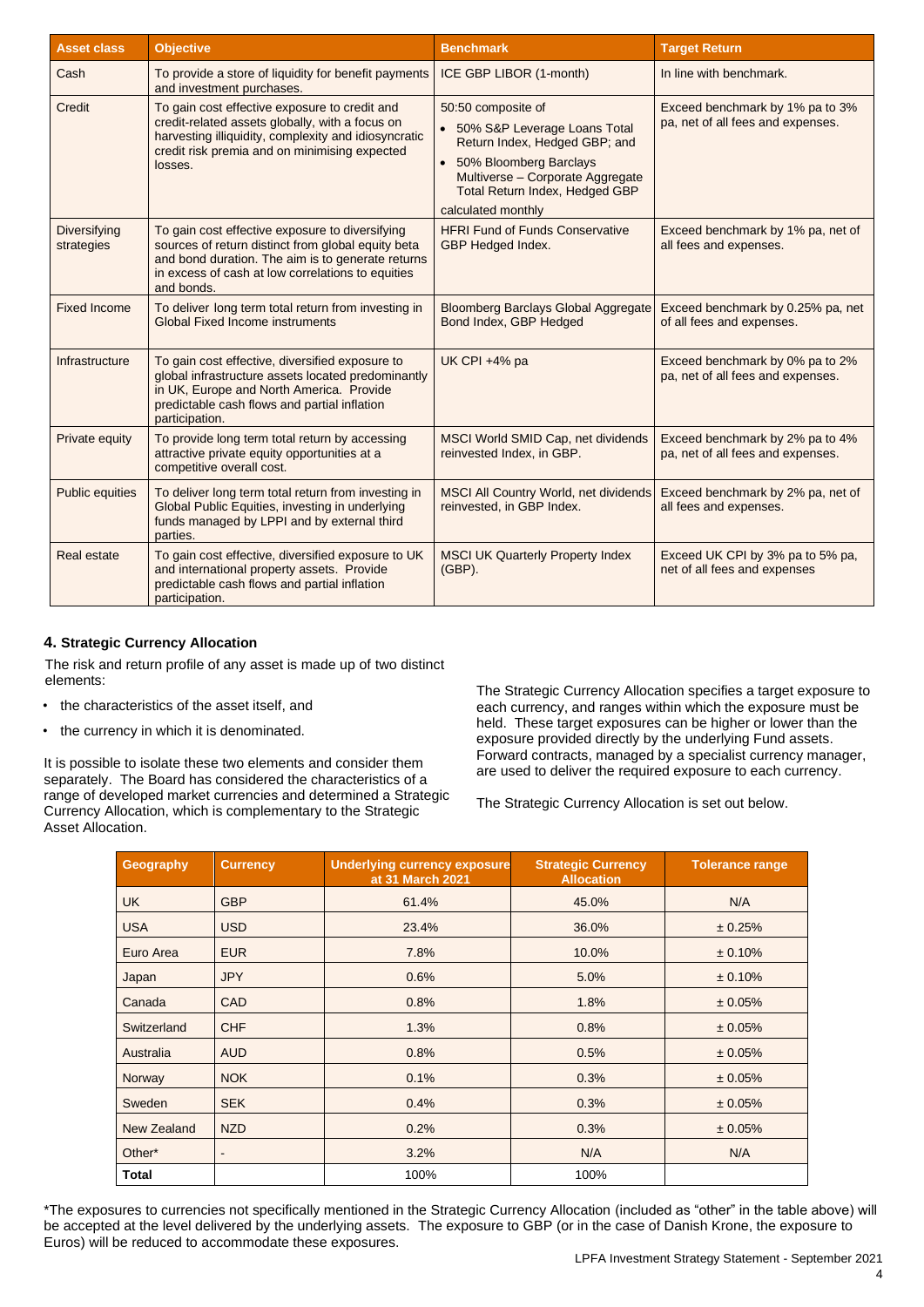#### <span id="page-5-0"></span>**5. Investment governance**

The Board is responsible for setting the objectives and risk tolerances of the Fund. The Board has specified a number of metrics and triggers to measure and monitor the Fund's objectives. LPPI report quarterly to the Board against these metrics. Based on these parameters, the Board determines the Strategic Asset Allocation and Strategic Currency Allocation that it believes represents an appropriate balance between the investment objectives. The implementation of the asset allocation is delegated to an expert investment manager, in this case, LPPI. LPFA is a 50% shareholder in LPP (with the remaining 50% owned by Lancashire County Council) and maintains ongoing corporate governance controls but plays no direct role in Investment Management activities. The Board monitors the performance of LPPI and the portfolio.

## **6. Investment implementation**

The implementation of all investments is delegated to LPPI, an FCA authorised company. The partnership was set up by the LPFAand Lancashire County Council for the purpose of achieving economies of scale, greater internal resource, and superior investment opportunities. The partnership brings the benefit of scale and expert resources beyond that which would be available to the Fund alone. This facilitates lower costs and a broader opportunity set which together facilitate improved net returns.

Pooled vehicles are used wherever appropriate. Where assets are not physically pooled the management is typically pooled. LPPI has created seven asset class categories to allow access to the asset classes listed in the Strategic Asset Allocation

section. The asset class categories are a combination of internally managed and externally managed strategies that offer an effective and efficient way of achieving asset class exposures.

The Fund also expects to benefit from scale via pooling arrangements with other funds in order to better access direct investments in areas such as infrastructure. Some of the asset class categories are expected to use derivatives as part of their strategies. Derivatives can reduce implementation costs or change economic exposures. They may be used for both active and passive management strategies. The broad use of derivatives is explicitly approved by the Board both for investment purposes and efficient portfolio management. Both exchange traded and over the counter derivatives may be used.

#### <span id="page-5-1"></span>**7. Pooling of assets**

The Board has delegated the management of its investments to LPPI who are responsible for managing 100% of the assets of the Fund. A significant majority of the Fund's assets have been transitioned into investment pooling vehicles managed by LPPI. A small minority of assets remain on the balance sheet of the Fund as "legacy assets". Assets are held as legacy assets if the costs of transitioning outweigh any potential gains, the assets have reached "harvesting period", or transitioning would have a negative impact on the Fund's investment strategy. Proceeds from assets in "harvesting period" will be reinvested through LPPI pooled funds.

| <b>Asset class</b>      | % Pooled* | <b>Legal structure</b>        |
|-------------------------|-----------|-------------------------------|
| Credit                  | 100%      | Limited partnership           |
| Diversifying strategies | 99%       | Limited partnership           |
| Fixed income            | 100%      | Authorised contractual scheme |
| Infrastructure          | 100%      | Limited partnership           |
| Private equity          | 100%      | Limited partnership           |
| <b>Public equities</b>  | 98%       | Authorised contractual scheme |
| Real estate             | 97%       | Authorised contractual scheme |

\*Data as at 31 May 2021.

#### <span id="page-5-2"></span>**8. Risk management**

Maintaining adequate funding, both at an individual employer level and for the Fund as a whole, is an important priority for the Board. Funding position is influenced by changes in asset and liability values and for this reason the Board has adopted an Asset and Liability Management approach. This approach has historically included the use of a liability hedging programme to manage exposure to inflation and interest rates. This programme is no longer in effect and is in the process of being removed.

Diversification is a very important risk management tool. As described in the section on Strategic Asset Allocation, the Board will seek to maintain a diversified exposure to several different asset classes, geographies, and currencies.

The Board expects this to provide (at least) two levels of protection: first, in periods of market turmoil some assets will preserve capital better than others, allowing the portfolio to better withstand a shock. Second, in periods of rising markets, some assets will do better than others, and since the Board does not know with certainty which ones will do best, it is better to diversify.

Another line of defence at the Fund level is to examine how the portfolio would perform under different scenarios including stress scenarios. The objective is to minimise the impact that losses to the portfolio have on future contribution rates. When setting the Strategic Asset Allocation and Strategic Currency Allocation the Board has considered different stress scenarios and possible outcomes.

The asset class categories included in the Strategic Asset Allocation are also subject to a number of constraints to allow for intra-asset class diversification, including sector, country, manager, and maximum exposure to a single asset.

LPFA Investment Strategy Statement - September 2021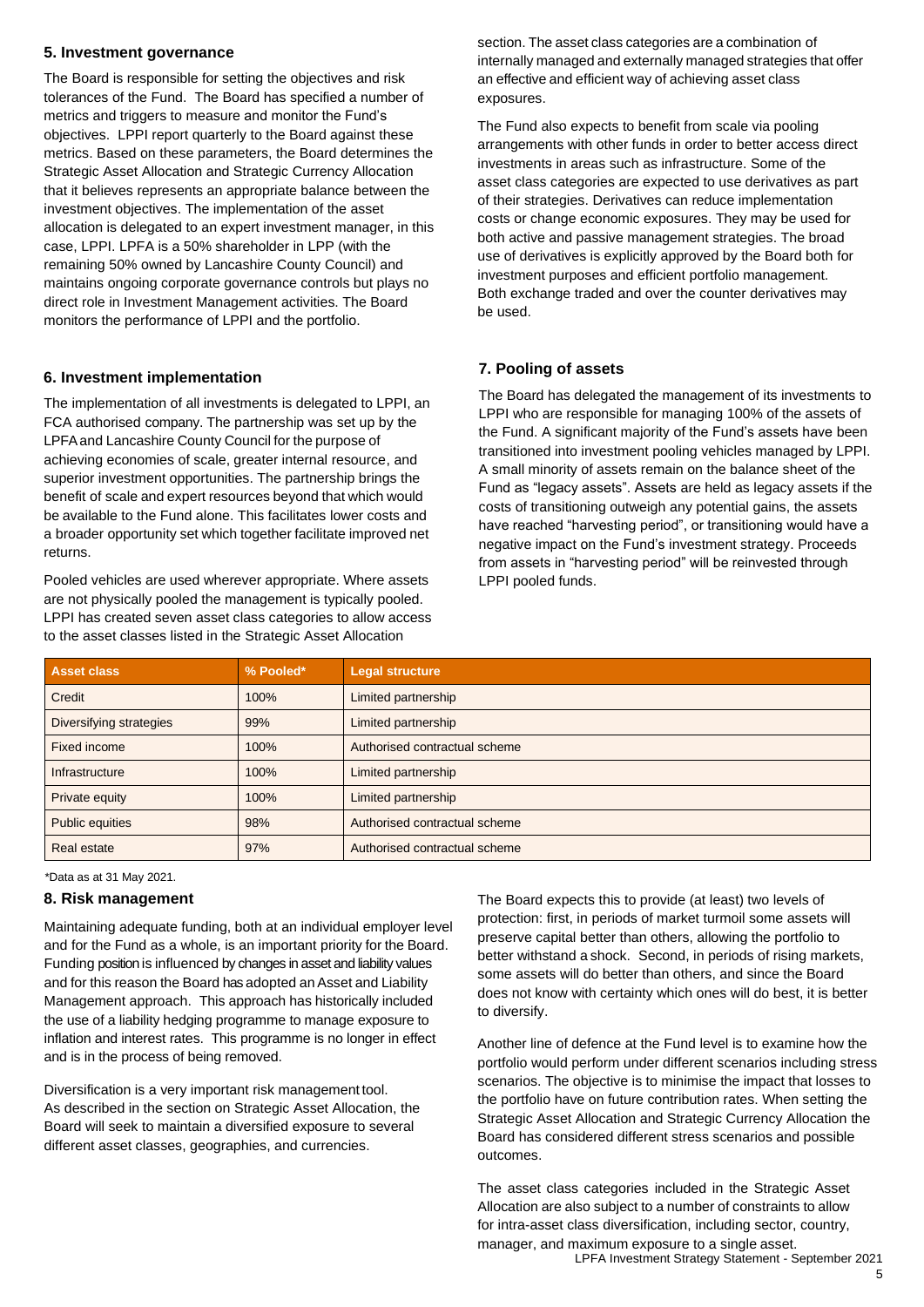#### <span id="page-6-0"></span>**9. Performance measurement**

Fund performance is measured at a number of different levels.

At the highest level, the Board has set a Return Objective of UK CPI +3.6% pa. LPPI will seek to manage the Fund with a view to achieving the Return Objective. The Board recognises that the Return Objective is intended to apply only over the very long time horizons over which the Fund's liabilities will be paid. The Board also notes that the achievement or otherwise of the Return Objective is not necessarily a good measure of LPPI's performance.

The performance of the Fund is also measured relative to the returns on the notional Policy Portfolio. The performance of the Policy Portfolio is calculated based on:

- allocations to each asset class in line with the Strategic Asset Allocation, and
- returns on each asset class in line with the benchmark for that class.

The performance of the pooling arrangements is monitored via regular reporting and through periodic meetings. Performance for LPPI is measured against the Policy Portfolio. LPPI seeks to outperform the Policy Portfolio on a risk adjusted basis by tilting asset weights in an opportunistic manner, via active sub-asset class selection, and selecting the best stocks/managers for each of the pooled funds.

The Board also monitors the performance of each asset class relative to the benchmark for that asset class.

Where performance falls short of expectations the Board will identify the cause of this underperformance and will respond appropriately. The Board's response could include:

- altering the Strategic Asset Allocation (for example where asset allocation is the underlying cause)
- requesting changes to the management of the pooled funds (for example where management skill within LPPI is the underlying cause) or
- withdraw approval of any of the LPPI pooled funds from the list of approved funds for use within the Policy Portfolio.

In practice LPFA would expect to work collaboratively with LPPI to identify and remedy the cause of any underperformance.

#### **10. Environmental Social and Corporate Governance (ESG) Policy, and approach to social investments**

LPFA is committed to being a long-term responsible investor. Through LPPI, the Fund complies with and follows the principles of both the UK Stewardship Code (2012) and to the UN-backed Principles of Responsible Investment. LPFA is also a member of the Occupational Pensions Stewardship Council, the Institutional Investors Group on Climate Change, and the Local Authority Pension Fund Forum.

Responsible Investment is an investment approach which recognises the significance of the long-term health and stability of the market as a whole and encompasses:

- the integration of material ESG factors within investment analysis and decision-making
- the active use of ownership rights in order to protect and enhance shareholder value over the long term – primarily through voting and engagement.

The objective of responsible investment is to decrease investor risk and improve risk-adjusted returns. Responsible investment principles are at the foundation of LPFA's approach to stewardship and underpin its fiduciary duty to its beneficiaries. Details of LPFA's approach to responsible investment are set out in our Responsible Investment Policy.

LPFA has identified climate change as a long-term material financial risk with the potential to impact all asset classes within the portfolio over time. Our policy on Climate Change sets out expectations of LPPI in relation to how the risks and opportunities arising from climate change will be identified, monitored and managed.

ESG integration and the active use of ownership influence are integral to the investment management services provided by LPPI, which are delivered in accordance with an LPPI Responsible Investment Policy. It is an LPPI RI belief that ESG factors are relevant at every stage in the investment cycle - within investment strategy, investment selection and within the stewardship of assets in ownership. As part of a prudent approach which applies care, skill and diligence, LPPI procedures ensure that ESG issues are routinely considered as part of the investment analysis, are incorporated into the due diligence leading to investment selection and continue to be monitored and reviewed as part of the active ownership of assets under management.

The approach to incorporating ESG factors is to establish the type and materiality of relevant issues on a case by case basis, whilst taking account of global norms, rather than to apply artificial exclusions through negative screening. ESG factors are considered over the time horizon within which specific investments are likely to be held, in order to clarify the context that risks and returns operate within and assist the evaluation of investment risks and opportunities.

LPFA's predominant concern is to invest the Fund on the basis of financial risk and return having considered a full range of factors contributing to financial risk including both those detailed above and relevant social factors to the extent these indirectly or directly impact on financial risk and return.

Where appropriate, LPFA may request that LPPI take purely nonfinancial considerations into account provided that doing so would not involve significant risk of financial detriment to the Fund and where there is good reason to think that Fund members would support this decision.